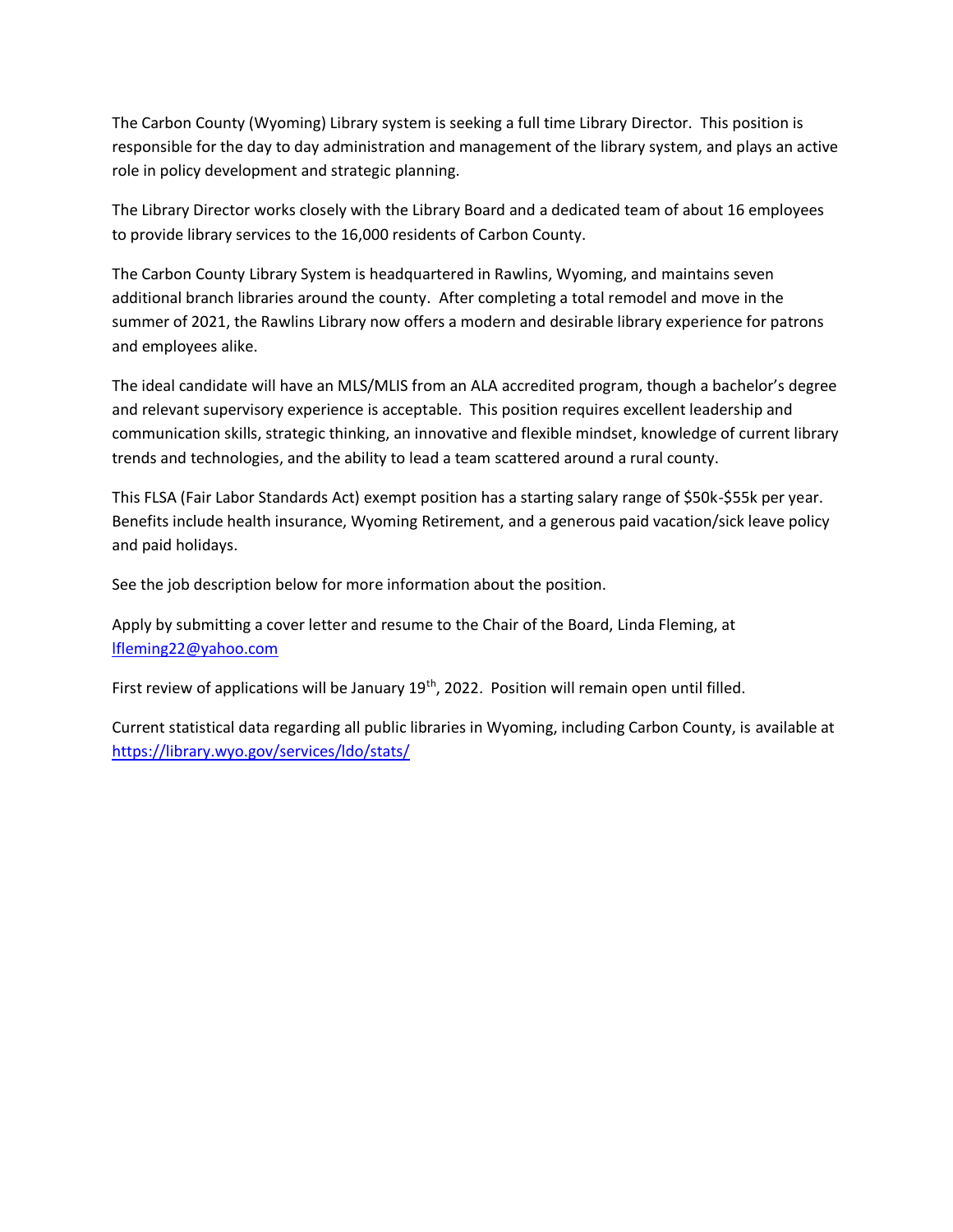# **Carbon County Library System Job Description**

| Job Title:      | <b>Executive Director</b>                                              |
|-----------------|------------------------------------------------------------------------|
| Position Hours: | Full-Time                                                              |
| Reports To:     | <b>Library Board of Trustees</b>                                       |
| Supervises:     | All staff and volunteers, with multiple direct reports from department |
|                 | and branch managers                                                    |
| Approval Date:  | December 2021                                                          |

#### **SUMMARY**

This position oversees an 8 branch, rural library system under the direction of the Carbon County Library System Board of Trustees. The Library Director is the executive officer of the Carbon County Library System, providing leadership within the library structure, and is the official representative of the library within the community, county and state.

### **ESSENTIAL RESPONSIBILITIES AND DUTIES**

#### **ADMINISTRATIVE**

- A. Provides progressive positive vision, responsible leadership and clear direction to the library system
- B. Directs, manages and supervises day to day library system operations to achieve CCLS mission and goals using available resources
- C. Attends all Library Board of Trustee meetings, and provides reports and professional advice on Library System issues
- D. Supervises the preparation of Library Board of Trustees meeting agendas and materials
- E. Develops and recommends to the Board policies and regulations for the operation of the library system in accordance with federal, state, and local laws
- F. Administers, implements, and assures compliance with properly adopted policies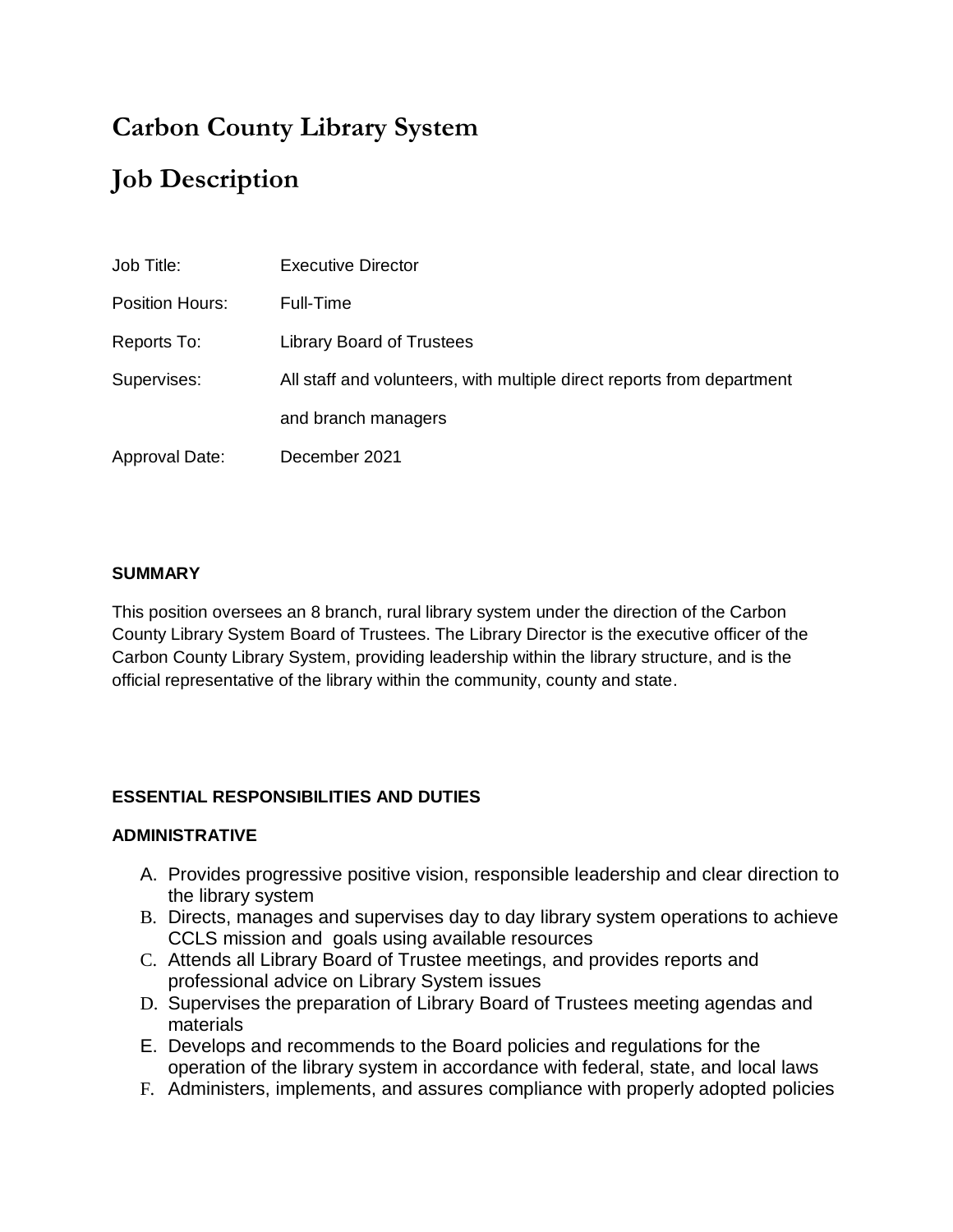- G. Studies, standardizes and develops procedures to improve efficiency and effectiveness of all branch [Carbon County library] operations
- H. Monitors statistics, budgets, and other benchmarks for quality control and improvement
- I. Works with the County's Buildings and Grounds Manager to maintain safe, functional buildings for staff and customers
- J. Maintains administrative files and records as required by law
- K. Acts as the liaison between the Library Board and CCLS staff

## **PERSONNEL**

- A. Hires, supervises and terminates staff with assistance of supervisors, according to library job descriptions, job requirements and personnel policies
- B. Facilitates cross-departmental communication through meetings, emails, and inter-departmental teams
- C. Communicates work progress, work problems, and library related issues with coworkers, supervisors, and all staff as appropriate
- D. Conducts regularly scheduled staff meetings
- E. Encourages staff members to maintain and upgrade their library skills and knowledge through continuing education opportunities
- F. Works with HR to resolve grievances, assists subordinates in performing duties, and addresses issues, errors and complaints in a proactive manner
- G. Coordinates written and oral instructions; assigns duties and examines work for exactness, neatness, completion and conformance to policies and procedures
- H. Coordinates and reviews workloads and staff assignments and reassigns as needed
- I. Provides and/or assigns training and motivation to CCLS
- J. Conducts performance reviews, provides goal setting and directs changes as needed

## **ACCOUNTING/BUDGETING**

- A. Prepares an annual budget with the Library Board's input and approval; coordinates with the Board to present the budget to the County Commissioners.
- B. Assures effective and efficient use of budgeted funds, personnel, materials, facilities, and time
- C. Approves employee payroll and reviews state and federal payroll reports
- D. Approves all library purchases
- E. Monitors revenues and expenditures to assure sound fiscal control
- F. Prepares and submits all necessary budget reports to federal, state, and local agencies as is required by law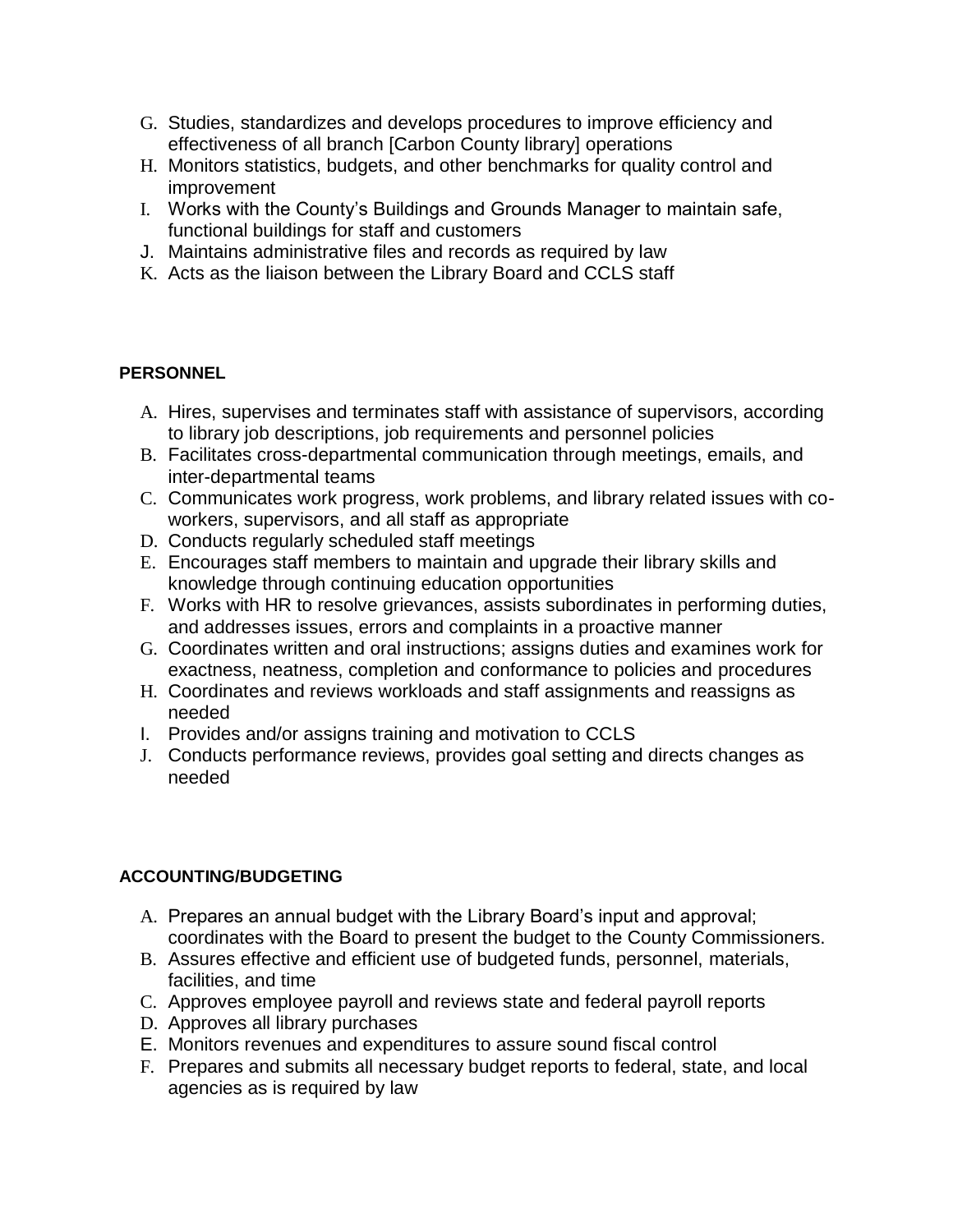#### **GRANT WRITING**

- A. Responsible for researching available grant opportunities, facilitating activities to prepare, submit and manage grant proposals
- B. Comply with all regulations associated with grant awards

### **COMMUNITY RELATIONS**

- A. Attends all Library Foundation meetings and works with the Foundation to provide support to the library system
- B. Serves as a liaison between the library system and Friends of the Library groups
- C. Establishes and maintains effective working relationships with government officials, community, business and civic groups, the media and the public
- D. Speaks before citizens groups, businesses and civic organizations to inform the public of policies, procedures and the availability of services for public use
- E. Supports library legislation on the local, state, and federal level
- F. Maintains a high level of library service and friendly, inviting atmosphere within the libraries
- G. Maintains status in the American Library Association, Public Library Association, the Wyoming Library Association, and WYLD
- H. Seeks new and innovative ways for branch libraries in the system to be relevant to their communities

### **GENERAL**

- A. Maintains professionalism by exercising tact, flexibility, diplomacy, and courtesy at all times
- B. Observes customer confidentiality
- C. Provides optimal customer service at all times
- D. Works with other members of the staff in a cooperative manner
- E. Follows established channels of communication
- F. Follows directions and works without close supervision
- G. Works flexible schedule and provides backup coverage as needed
- H. Seeks out appropriate educational opportunities and-trainings
- I. Supports and promotes all library collections, events, programs, and services within the library system
- J. Performs other duties as assigned by the Library Board of Trustees